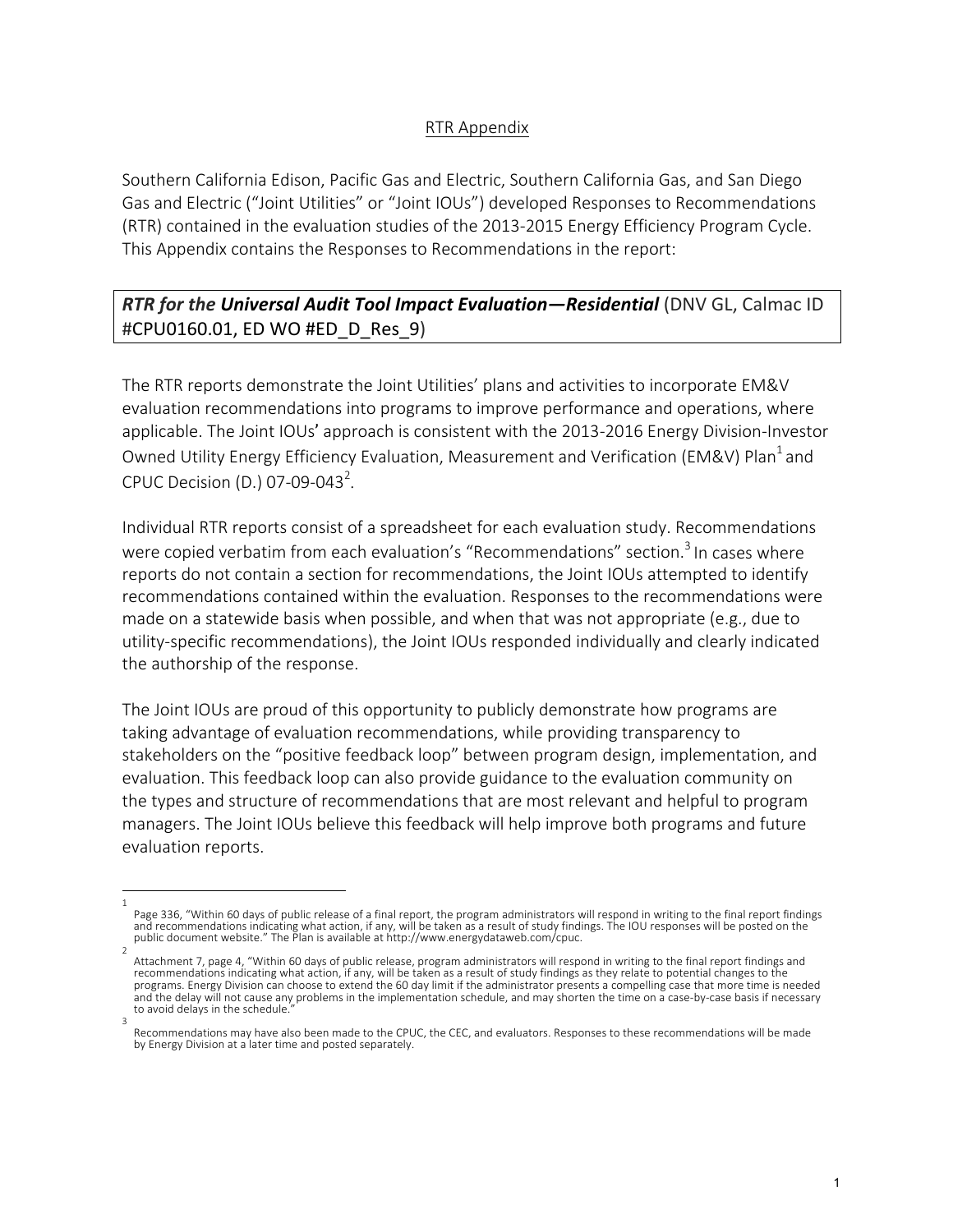## **Response to Recommendations (RTR) in Impact, Process, and Market Assessment Studies**

**Study Title:** Universal Audit Tool Impact Evaluation—Residential

**Program:** UAT Residential

Author: **DNV GL** 

## **Disposition Notes**

**Calmac ID:** CPU0160.01

**ED WO:** ED D Res 9

Link to Report: http://www.calmac.org/publications/EDRes9\_UAT\_ResReport\_CALMAC\_final.pdf

Examples: 

ecific program change, give reason for rejection, or indicate that it's under further review.

Ious Affridus Anlands on of engaged customers is currently in various stages entation across the IOUs. Identifying acquired customilitating the customer's automated journey towards  $m$ r $m$ ehensive savings is/will be a priority to enable a effective approach to higher-level engagement.

methods of promotion/cross-promotion are in place tly being expanded to ensure acquired customers have l engagement as well as simplifying the initial cuserience.

that repeated visits can lead to higher engagement, ne priority is to cost-effectively enable and/or introble information or tools to keep customers engaged.

| Item#          | <b>Sec. #</b>             | <b>Findings</b>                                                                                                                                                                                                                                                                                                                                                                                                                                                                                                                                                                                                                                                         | <b>Best Practice / Recommendations</b><br>(Verbatim from Final Report)                                                                                                                                                                                                                                                                                   | Recommendation<br><b>Recipient</b>                         | <b>Disposition</b>                         |                                                                         |
|----------------|---------------------------|-------------------------------------------------------------------------------------------------------------------------------------------------------------------------------------------------------------------------------------------------------------------------------------------------------------------------------------------------------------------------------------------------------------------------------------------------------------------------------------------------------------------------------------------------------------------------------------------------------------------------------------------------------------------------|----------------------------------------------------------------------------------------------------------------------------------------------------------------------------------------------------------------------------------------------------------------------------------------------------------------------------------------------------------|------------------------------------------------------------|--------------------------------------------|-------------------------------------------------------------------------|
|                |                           |                                                                                                                                                                                                                                                                                                                                                                                                                                                                                                                                                                                                                                                                         |                                                                                                                                                                                                                                                                                                                                                          | If incorrect,<br>please indicate and<br>redirect in notes. | Choose:<br>Accepted, Rejected,<br>or Other | Describe sp                                                             |
| $\mathbf{1}$   | 4.3.4                     | Savings estimates for high engagement customers<br>can be as much as 2x to 3x the savings estimates for<br>low engagement customers.                                                                                                                                                                                                                                                                                                                                                                                                                                                                                                                                    | Prioritize converting current users to a higher level<br>of engagement. Survey and impact results in combi-<br>nation indicate increased savings from moving al-<br>ready acquired users up into higher levels of en-<br>gagement is likely to be greater than the yield from<br>new users with high acquisition costs.                                  | All IOUs                                                   | Accepted                                   | Prioritizatio<br>of impleme<br>ers and faci<br>more comp<br>more cost-e |
| $\overline{2}$ | 4.3.3<br>and<br>4.3.5.5   | The majority of users indicated that they followed a<br>link/banner ad to the tool when on their utility web-<br>site or that they received an email with a link to the<br>tool. The highest completion rate achieved to date<br>has been by PG&E in December 2015 when it de-<br>ployed an all-electronic marketing mix of social me-<br>dia, email, digital banners, and search engine mar-<br>keting (SEM) that yield a 92% completion rate.<br>SDG&E's marketing efforts have included email cam-<br>paigns that include sweepstakes and they have seen<br>success with these efforts with an all-time high com-<br>pletion rate for SDG&E of 40% in December 2016. | Prioritize using electronic methods of promotion<br>and outreach to help market the web-based tool.                                                                                                                                                                                                                                                      | All IOUs                                                   | Accepted                                   | Electronic n<br>and current<br>higher-level<br>tomer expe               |
| $\overline{3}$ | 4.3.5.1<br>and<br>4.3.5.2 | Around half of all users indicated that they used the<br>tool a few times a year or less. The majority of users<br>(62%) felt one visit to the tool was enough since<br>nothing in their home had changed or that they had<br>sufficient information.                                                                                                                                                                                                                                                                                                                                                                                                                   | Message the value of repeat visits. Messaging, pos-<br>sibly derived through self-learning algorithms under-<br>lying the tool, that underscores the value of repeat<br>visits/the next visit-such as continued, customized<br>and valuable information that encourage the cus-<br>tomers to continue to engage with the tool-will be<br>more effective. | All IOUs                                                   | Accepted                                   | IOUs agree<br>however, th<br>duce valuab                                |